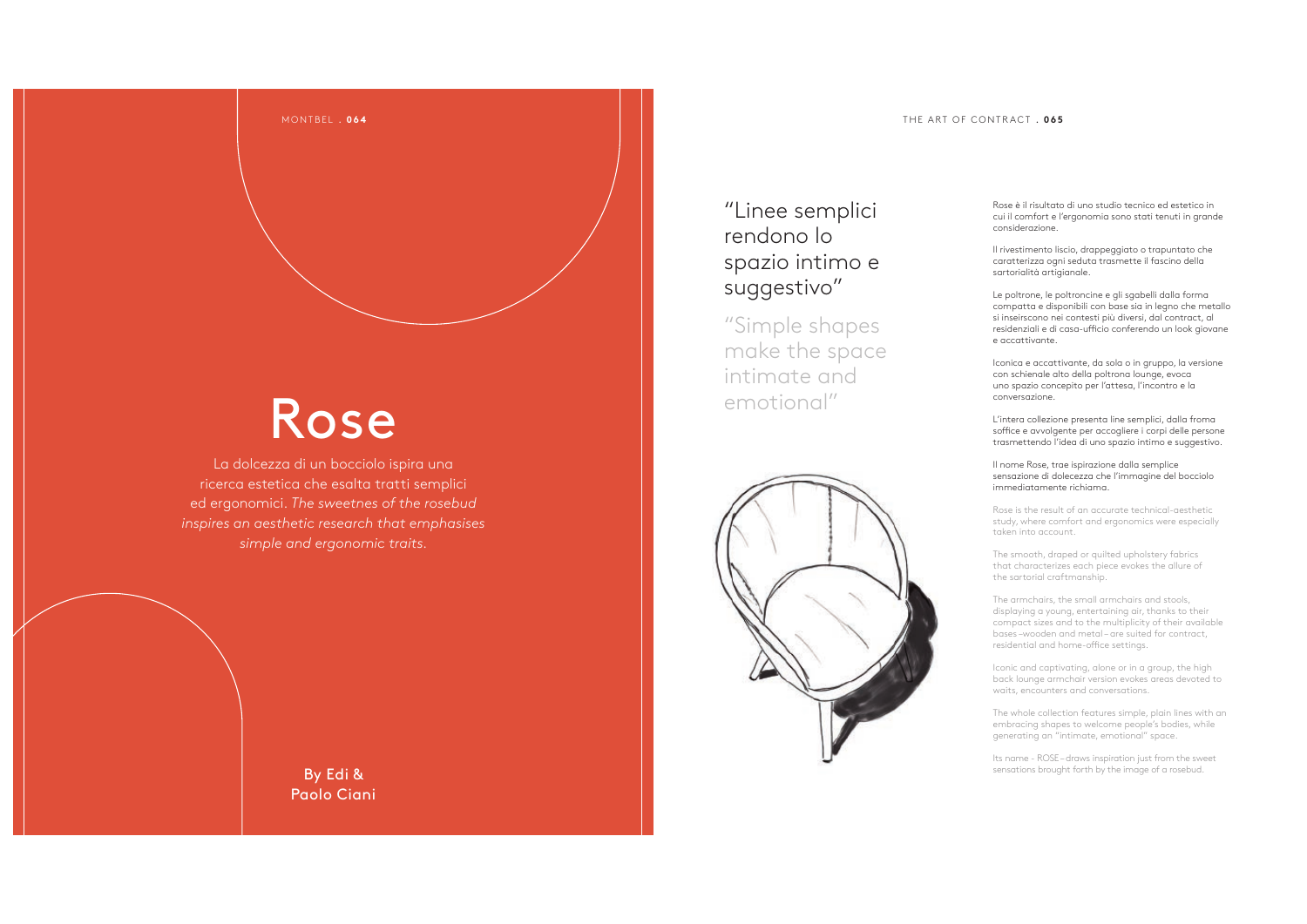SEATING COLLECTION . **066** ROSE . **067**



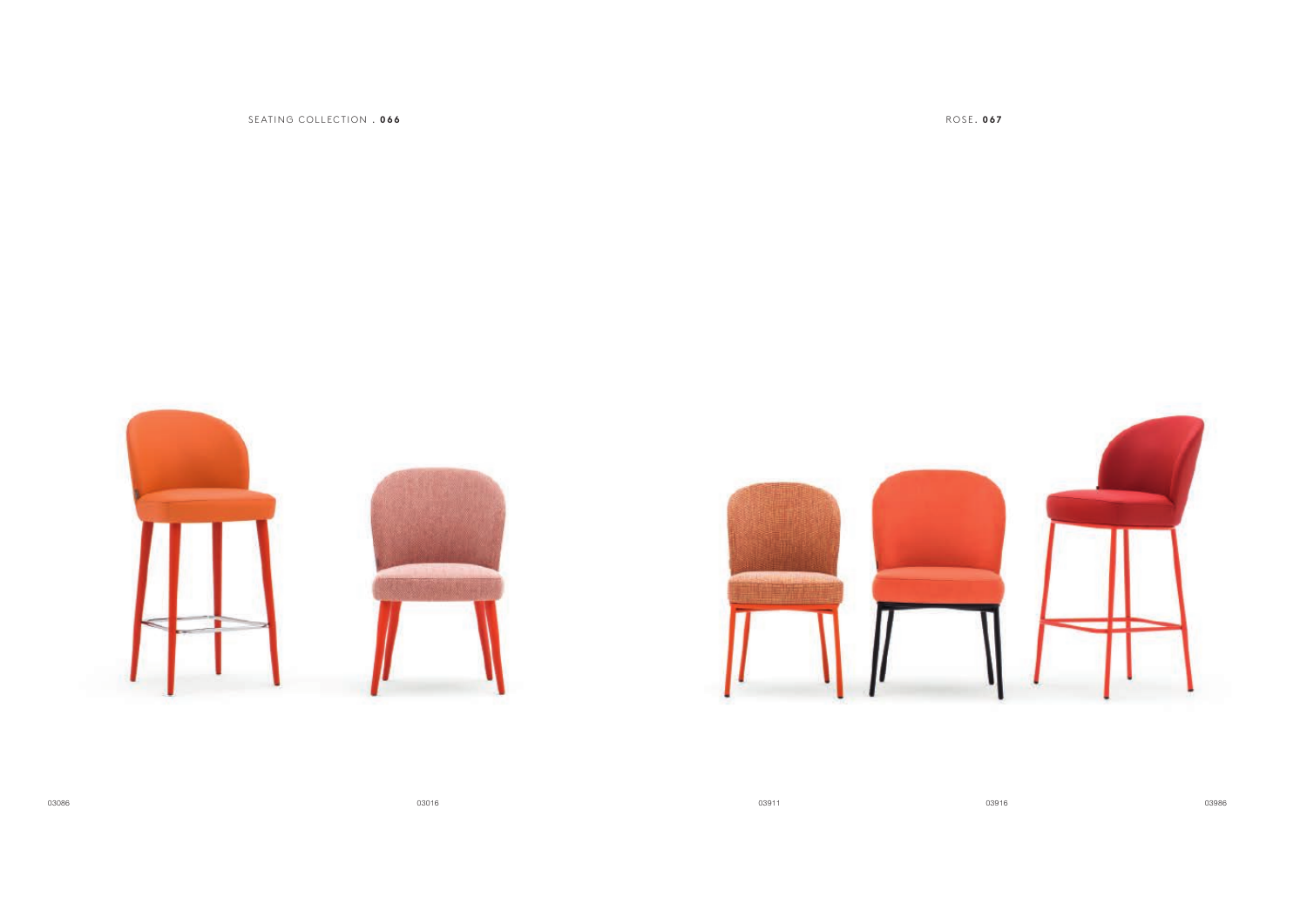SEATING COLLECTION . **068** ROSE . **069**



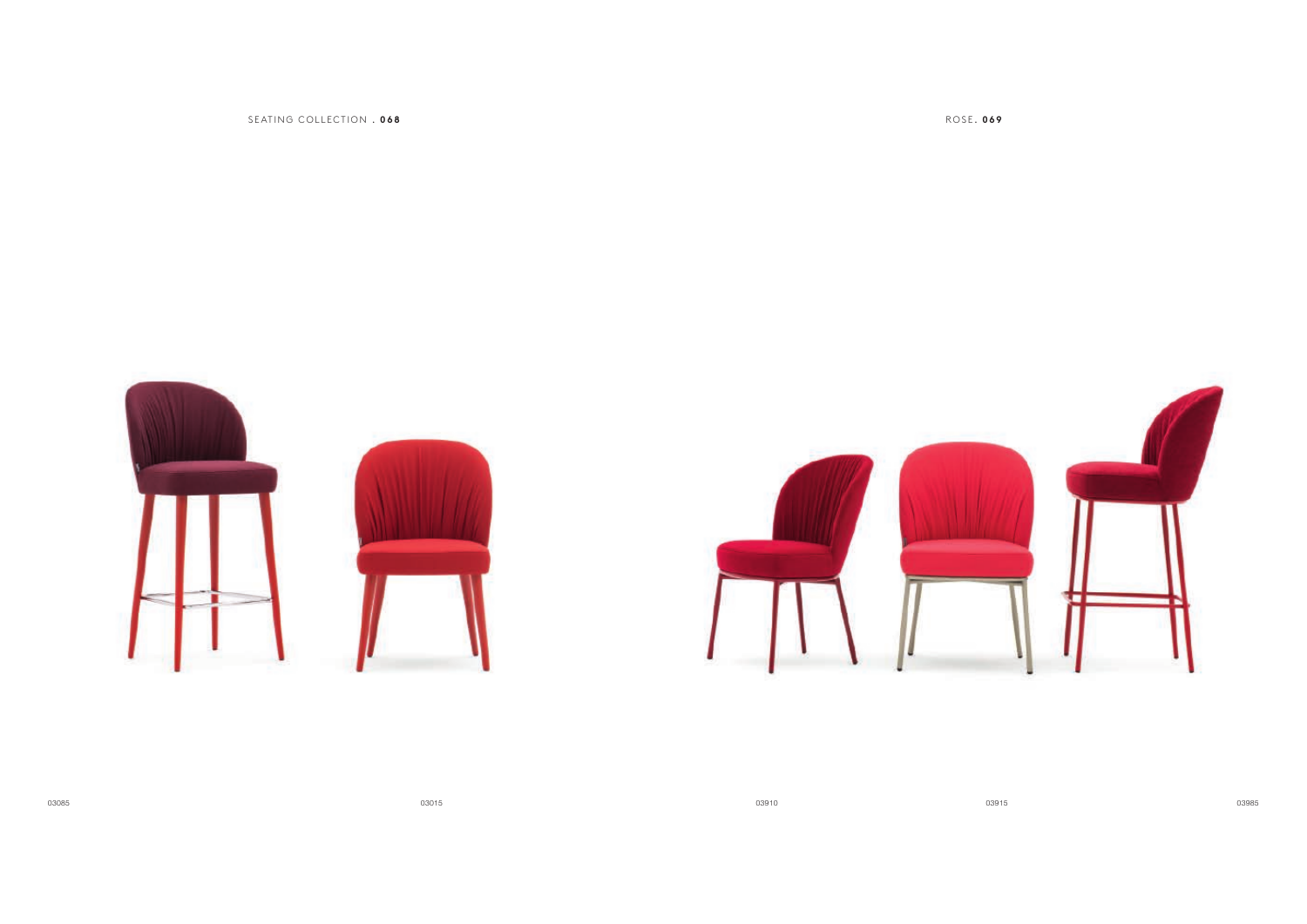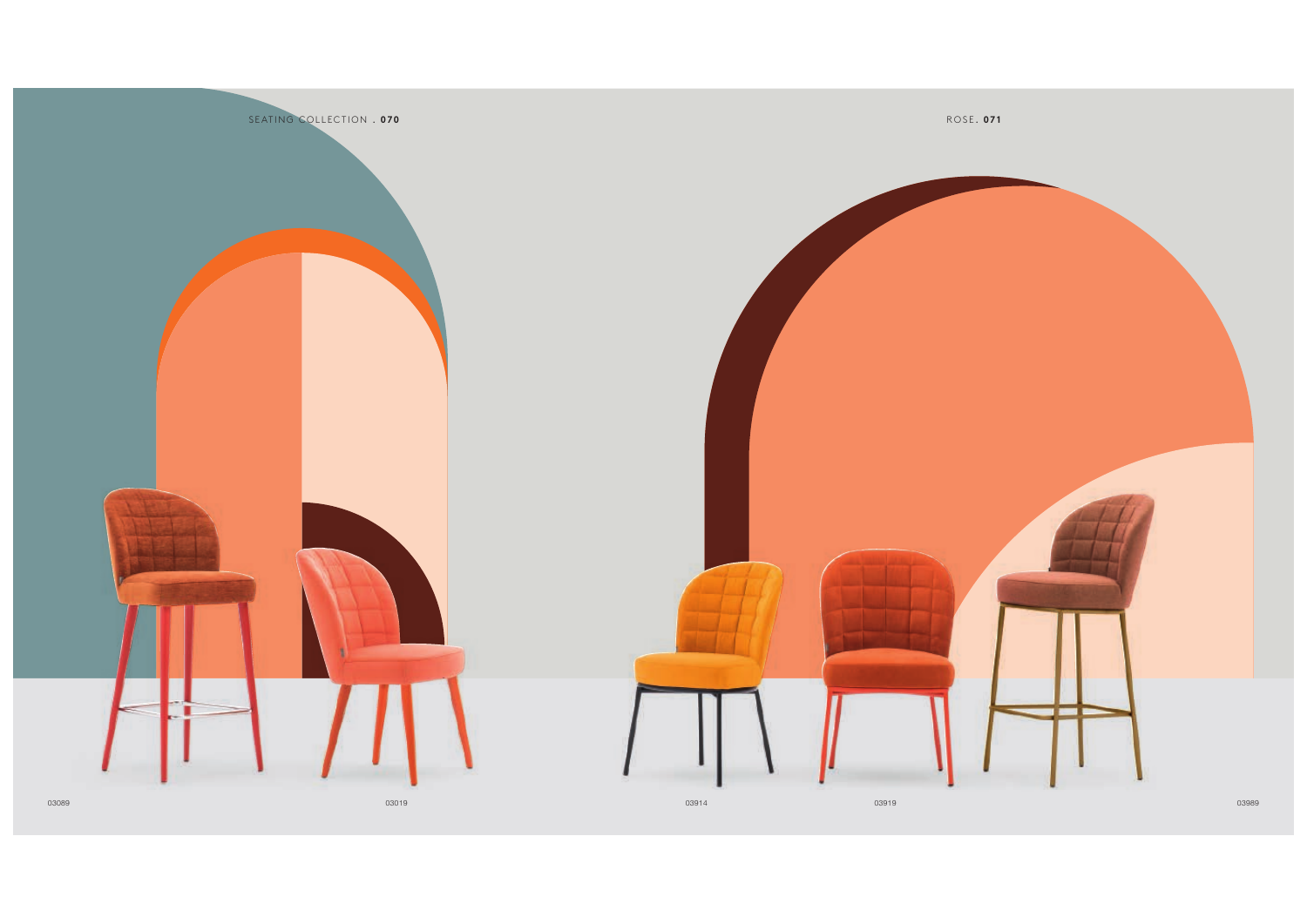SEATING COLLECTION . **072** ROSE . **073**

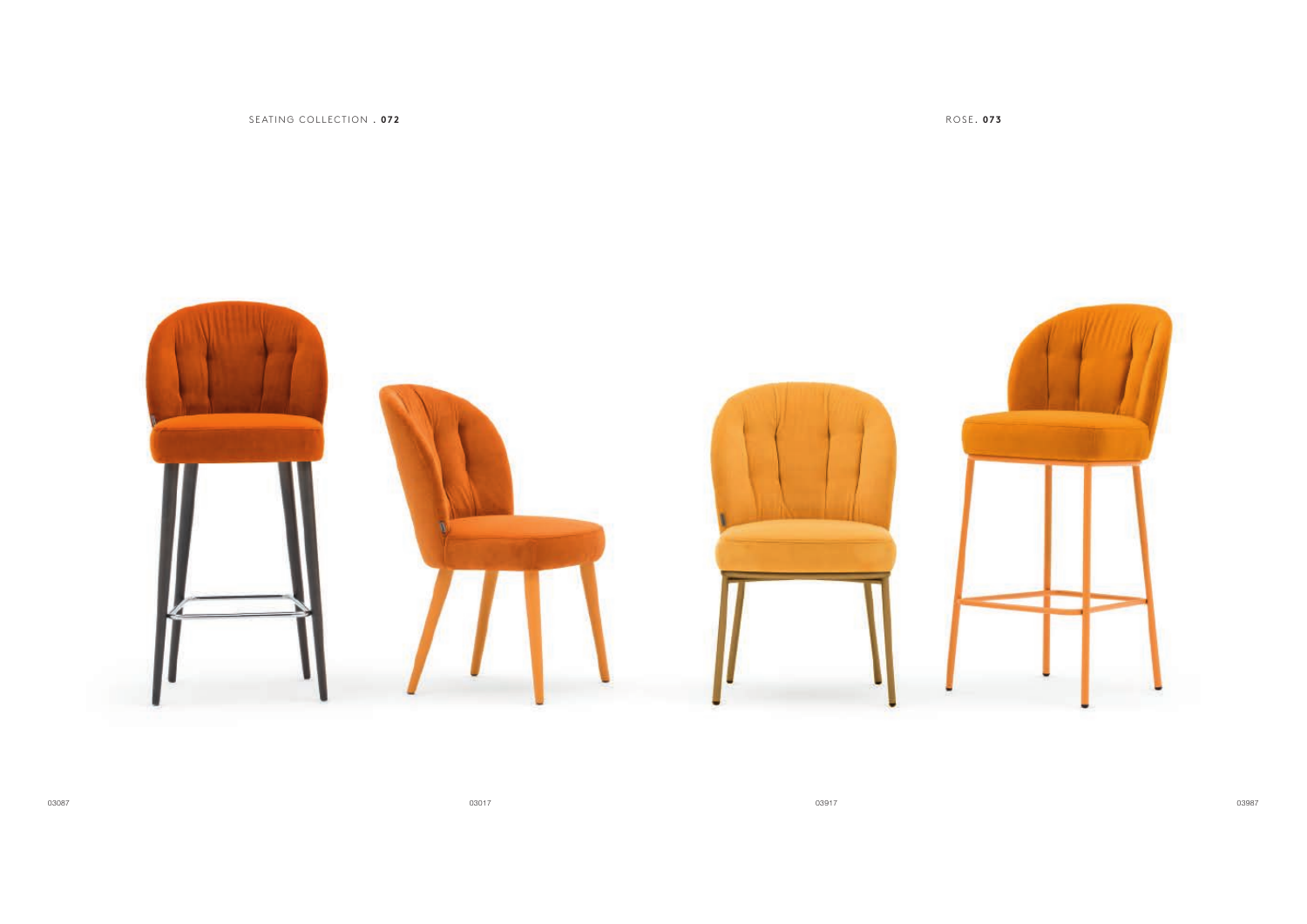SEATING COLLECTION . **074** ROSE . **075**





Non disponibile per / Not available for: 03070 / 03071 / 03079 / 03041 / 03043 / 03051 / 03053 / 03001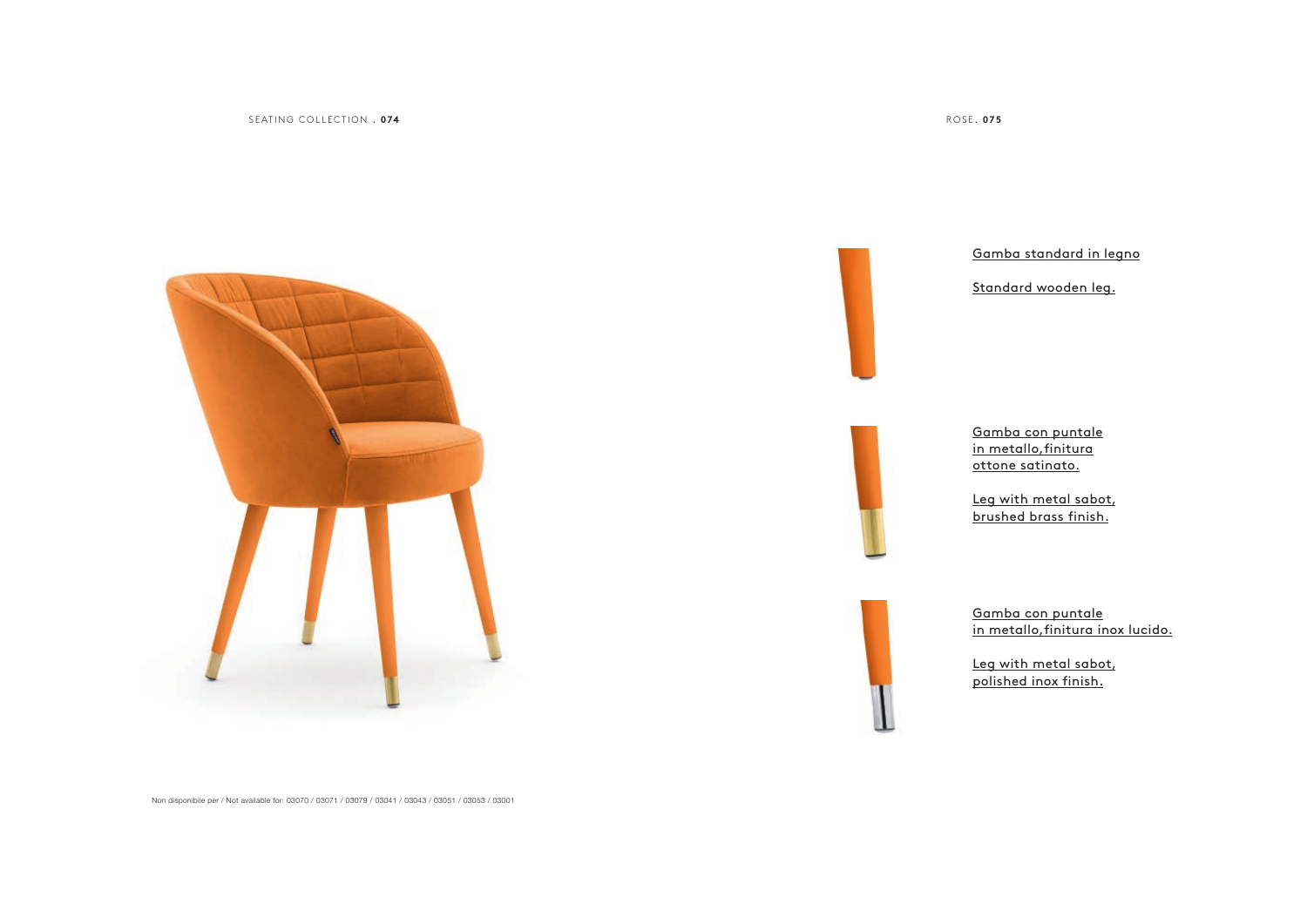

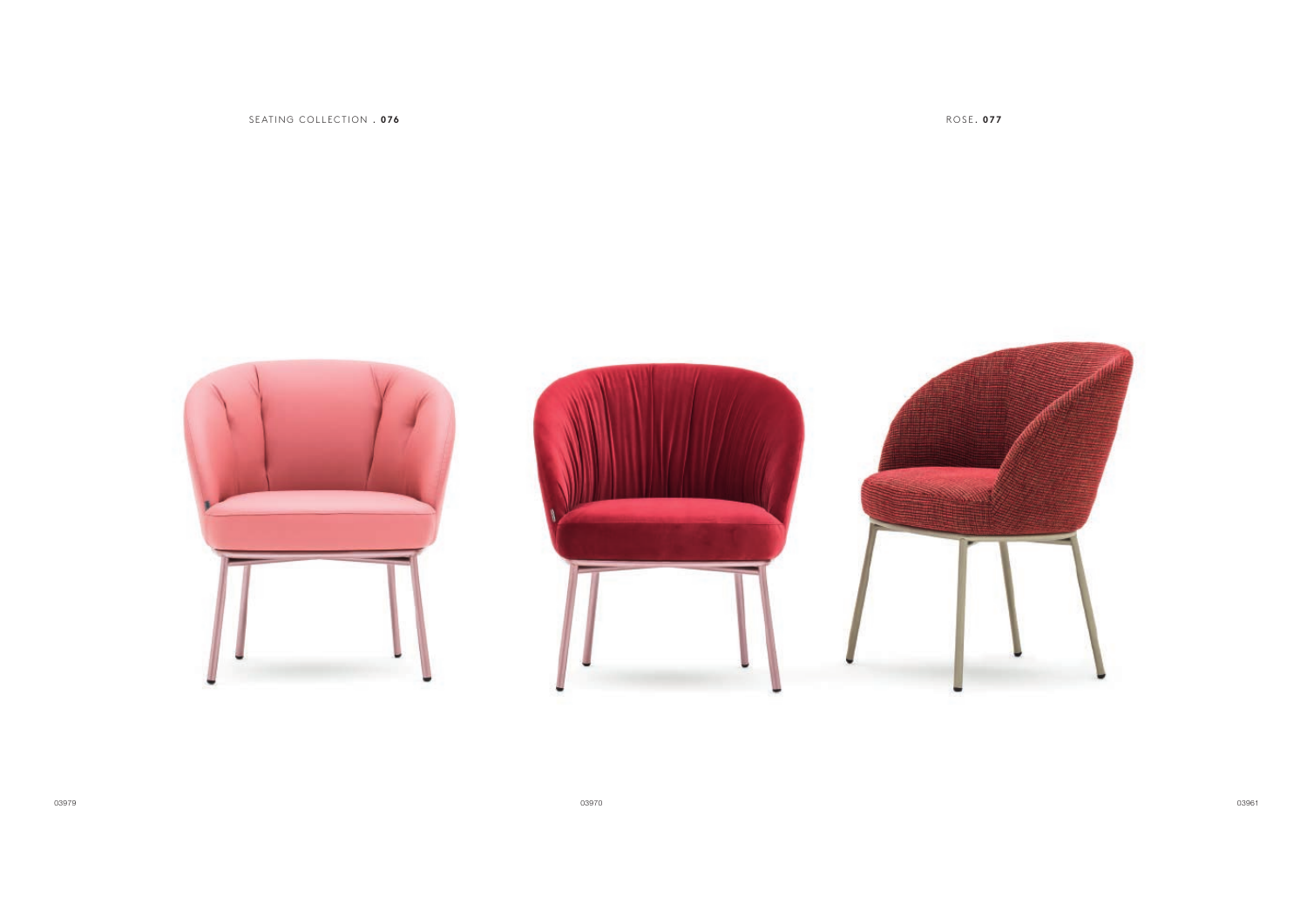MONTBEL . **078**

THE ART OF CONTRACT . **079**



Color signature mordboard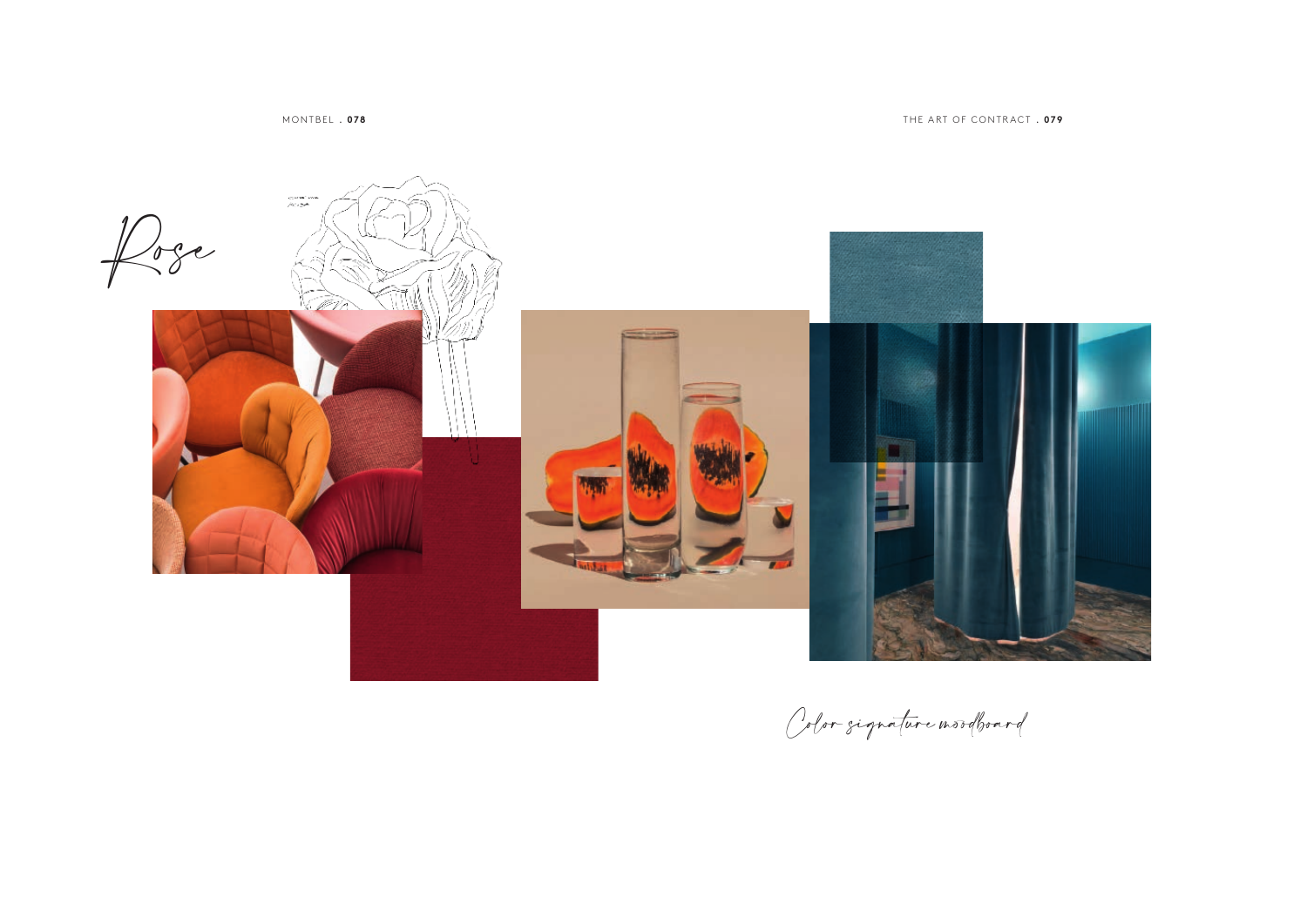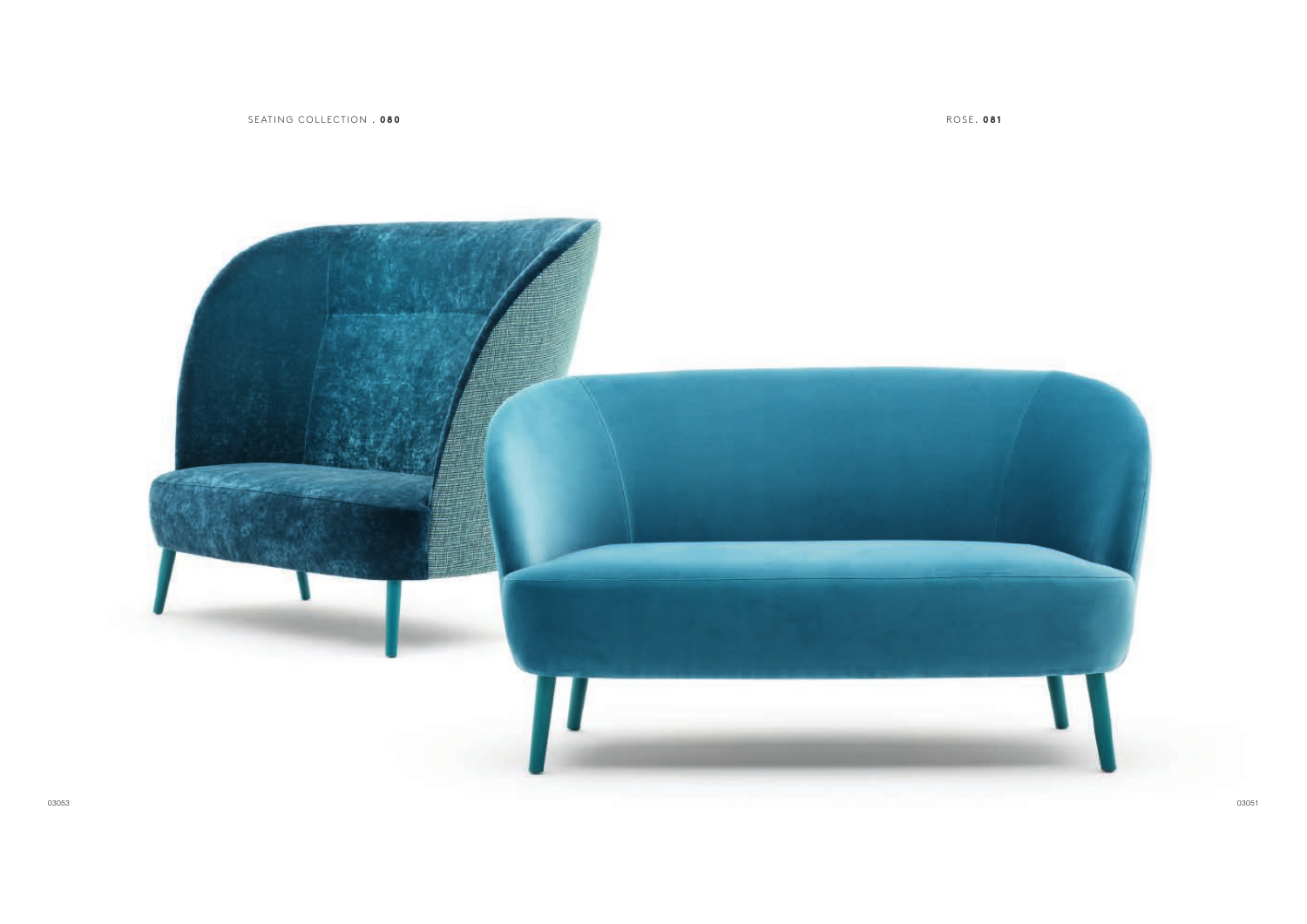